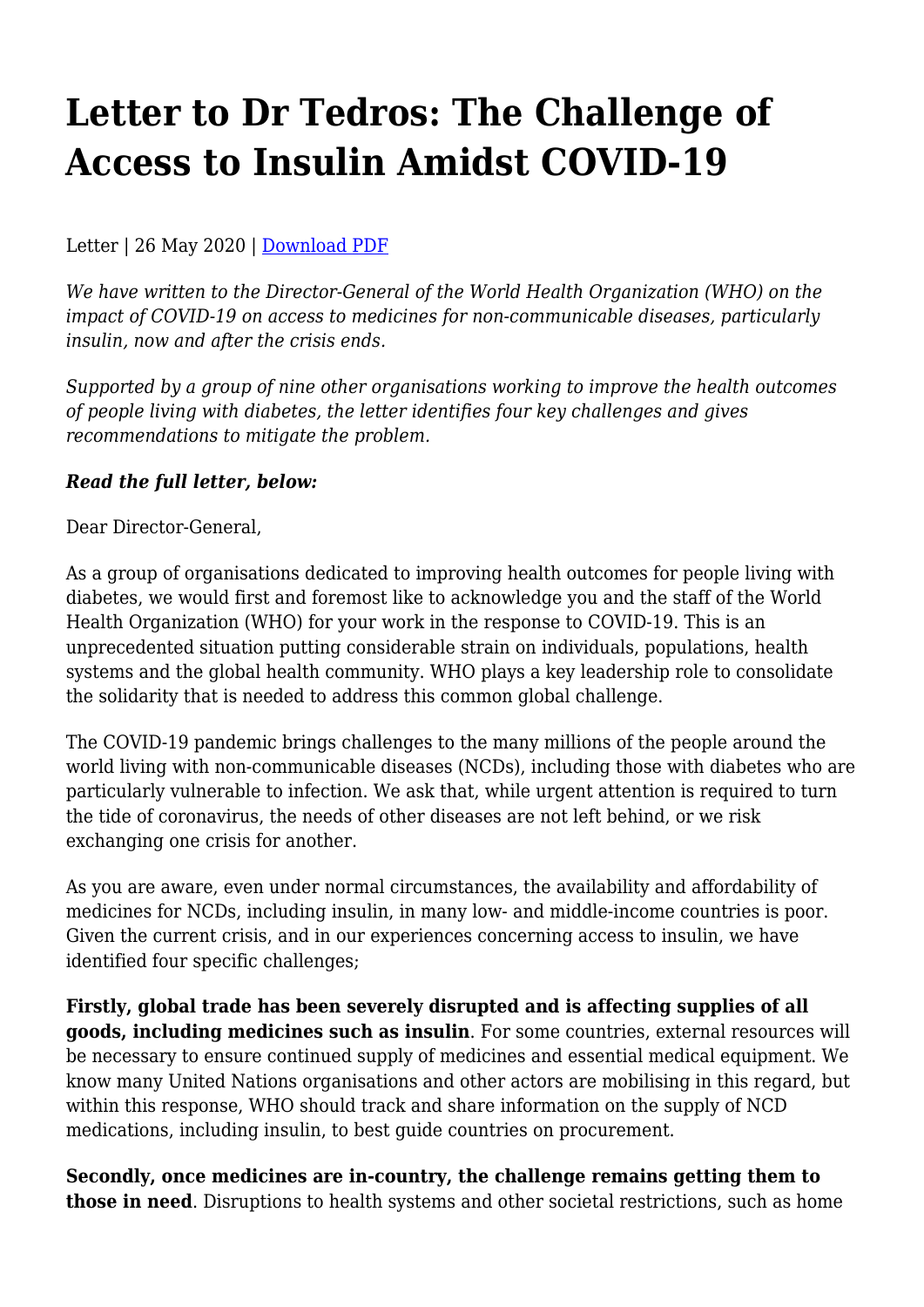confinement, curfew measures and fear, will only add to this challenge. This component is just as important as ensuring that medicines are available in the country. WHO should support countries to ensure continuity of the supply chain of NCD medications, including insulin, to those most in need.

**Thirdly, an ongoing commitment to the pre-qualification of biosimilar products, particularly in relation to access to insulin and cancer care**. WHO's ongoing support of this process is central to expanding access of these life-saving medicines. For insulin, we welcome the WHO's continued support around the issue. We hope that the WHO meeting to discuss access to insulin and specifically the pilot of human insulin in the Prequalification Programme, which was cancelled in March due to travel restrictions, will be rescheduled to a later time in 2020.

**Finally, looking forward, the financial impact of COVID-19 on NCDs cannot be neglected in national or donor budgets.** Health issues will remain, we hope, funded at least to the same extent as in the past. However, NCDs have been chronically underfinanced and we fear that without support of these programmes for screening, diagnosis, treatment and care, people with NCDs will continue to be left behind and, in the case of diabetes, remain more highly susceptible to infectious diseases such as tuberculosis and COVID-19. This is a large threat to Universal Health Coverage (UHC), which will be needed more than ever in a post-COVID-19 world where many will face severe financial hardship for the foreseeable future.

Your dedication to UHC and its integration into WHO reforms and "triple billion" targets require that, throughout these challenging times and beyond, NCDs and access to medicines for these conditions, especially insulin, remains firmly on the global health agenda.

We thank you for your attention and remain allied with WHO now and in the future to address the wide range of issues impacting access to medicines and care for people living with NCDs.

Yours sincerely,

Tim Reed, Executive Director, Health Action International

## **This letter is supported by:**